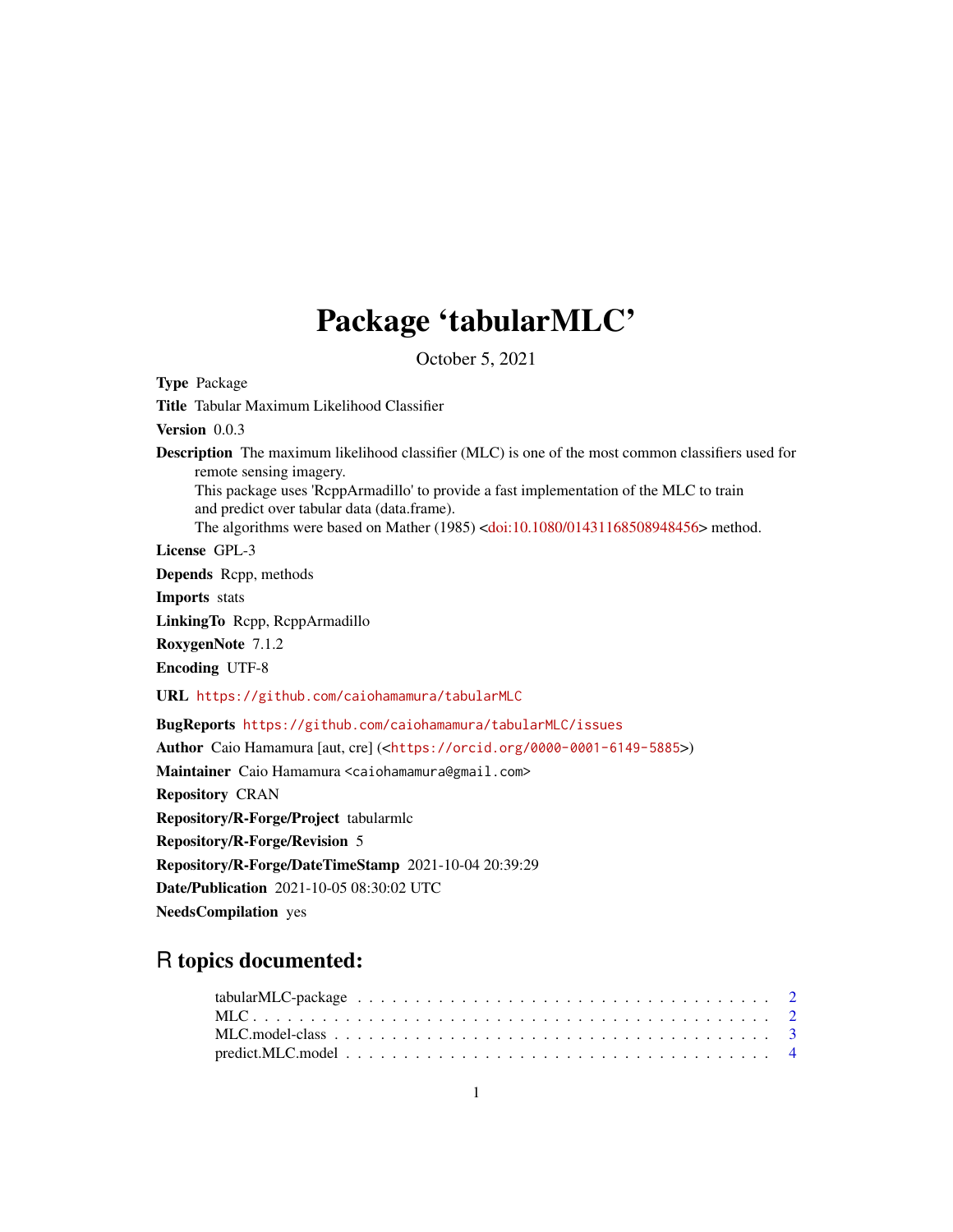#### <span id="page-1-0"></span>**Index** [5](#page-4-0). The second state of the second state of the second state of the second state of the second state of the second state of the second state of the second state of the second state of the second state of the second

#### Description

Maximum likelihood is a common classifier used for land use classification. It calculates the likelihood of an object to belong to each class based on an expected distribution and a metric of distance.

## Details

The most common implementation, like in this package, will assume normal distributed variables within classes, and calculate the distance, based on Mahalanobis distance.

### Author(s)

Maintainer: Caio Hamamura <caiohamamura@gmail.com> [\(ORCID\)](https://orcid.org/0000-0001-6149-5885)

#### References

Mather, P. M. (1985). Remote sensing letters: A computationally efficient maximum-likelihood classifier employing prior probabilities for remotely-sensed data. International Journal of Remote Sensing, 6(2), 369–376. doi: [10.1080/01431168508948456](https://doi.org/10.1080/01431168508948456)

Imports

#### See Also

Useful links:

- <https://github.com/caiohamamura/tabularMLC>
- Report bugs at <https://github.com/caiohamamura/tabularMLC/issues>

<span id="page-1-1"></span>MLC *Maximum Likelihood Classifier*

#### Description

Function to create the classifier class from the training set

#### Usage

```
MLC(x, \ldots)## S3 method for class 'formula'
MLC(formula, data = NULL, \ldots)
## Default S3 method:
MLC(x, y = NULL, ...)
```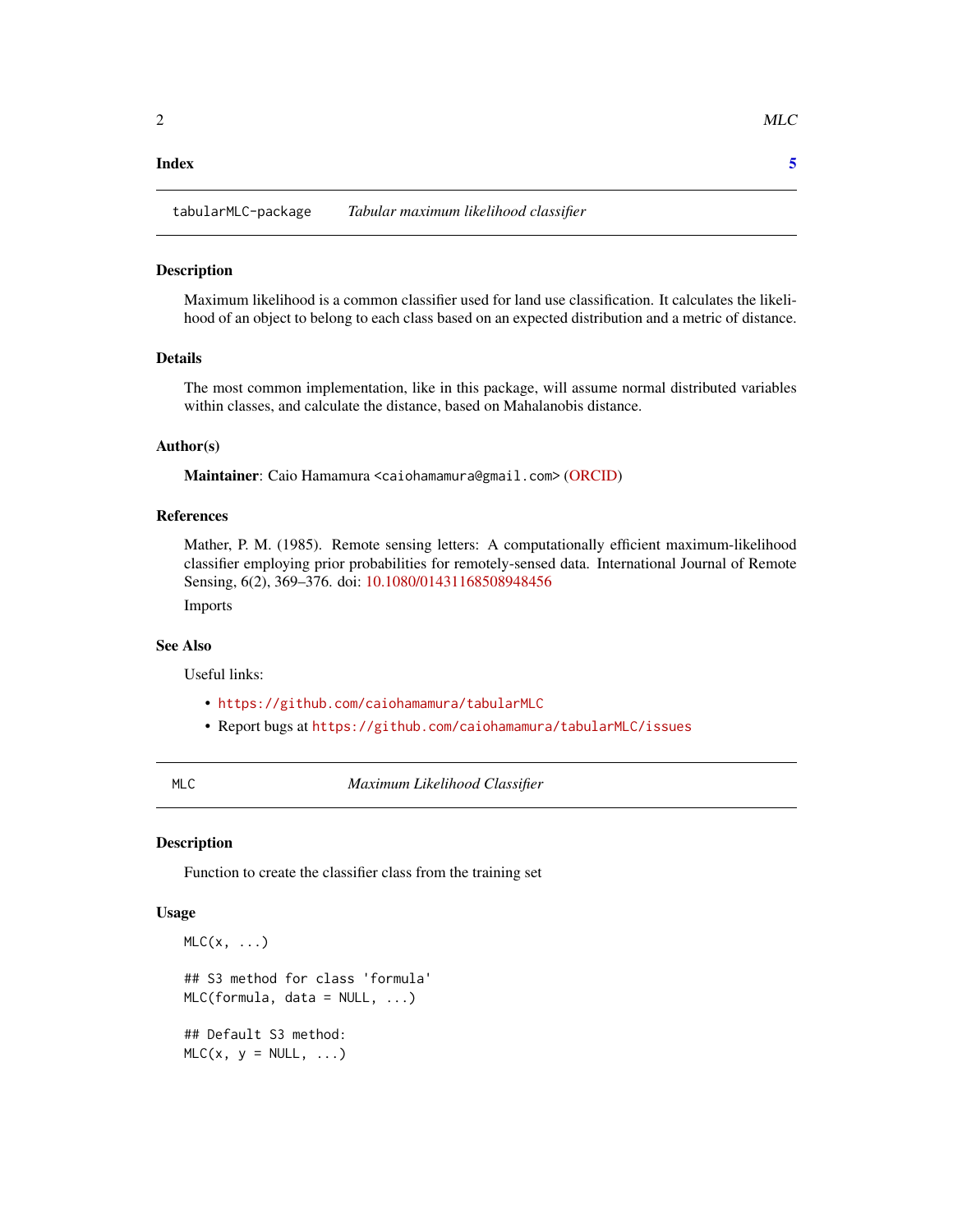# <span id="page-2-0"></span>MLC.model-class 3

# Arguments

| $\mathsf{x}$ | feature vector for the training set          |
|--------------|----------------------------------------------|
| $\cdots$     | for other signatures                         |
| formula      | formula. The formula for defining the model. |
| data         | the dataset                                  |
|              | factor vector with the training set labels   |

# Value

An object of class MLC. model parameters used for the model

#### Examples

```
data(iris)
x = \text{iris}[, -5]y = iris$Species
# Default x y interface
mlcModel1 = MLC(x, y)# Formula interface
mlcModel2 = MLC(Species \sim Petal.Length + Petal.Width, iris)
# Formula except one column
mlcModel3 = MLC(Species ~ . - Sepal.Length, iris)
```
<span id="page-2-1"></span>MLC.model-class *Maximum likelihood model class*

# Description

Maximum likelihood model class

#### Slots

k the constant fraction to be used in model  $\frac{1}{(2\pi)^{\frac{L}{2}}\sqrt{|\Sigma_i|}}$ 

mu mean  $(\mu_i)$  list for each variable and class

inverseCovarianceMatrices inverted covariance matrix  $(\Sigma_i)$  for each class

groups the classification levels

vars the variables used for trainning the model

# See Also

[MLC](#page-1-1) which creates this class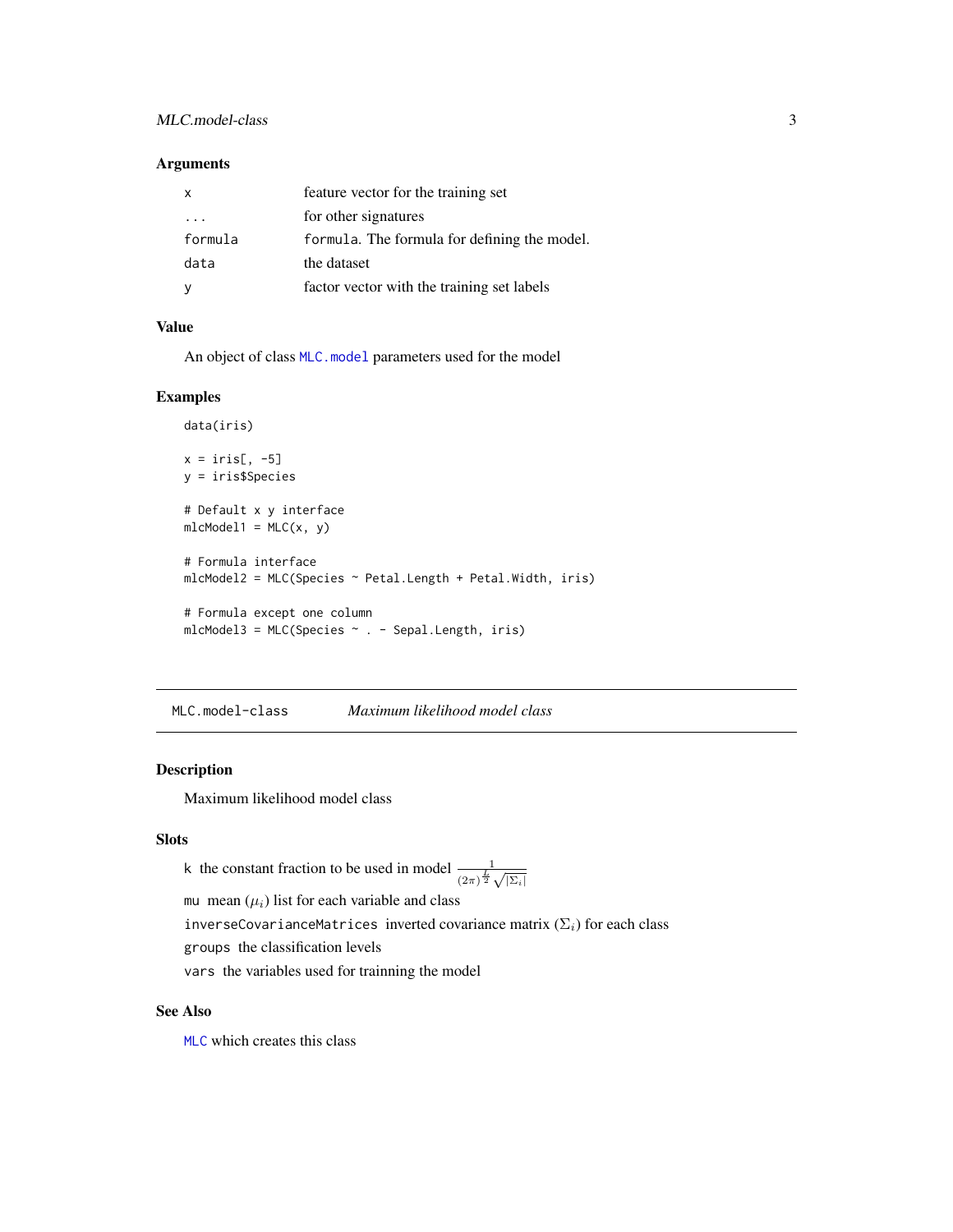<span id="page-3-0"></span>predict.MLC.model *Predict function for MLC.model-class*

#### Description

predict is inherited from the generic function for predictions from the results.

#### Usage

```
## S3 method for class 'MLC.model'
predict(object, x = NULL, likelihood = FALSE, ...)
```
# Arguments

| object                  | MLC, model-class model class to use for prediction                      |
|-------------------------|-------------------------------------------------------------------------|
| $\mathsf{x}$            | data.frame. The feature vector to predict                               |
| likelihood              | logical. Whether to return or not the likelihood values, default FALSE. |
| $\cdot$ $\cdot$ $\cdot$ | inherited from generic function (not in use)                            |

#### Value

a factor vector with the predicted value. If likelihood is TRUE, then it will also return the calculated likelihoods.

# Examples

print(confusionMatrix)

```
data(iris)
n = length(iris$Species)
# Split training by sample
training = sample(1:n, size=n*0.7)validation = (1:n)[-\text{training}]# Train model with training dataset
mlcModel = MLC(Species ~ ~ ., iris[training,])# Predict using validation dataset
predict = predict(mlcModel, iris[validation,])
# Print confusion matrix
confusionMatrix = table(predicted=predict, observed=iris$Species[validation])
```